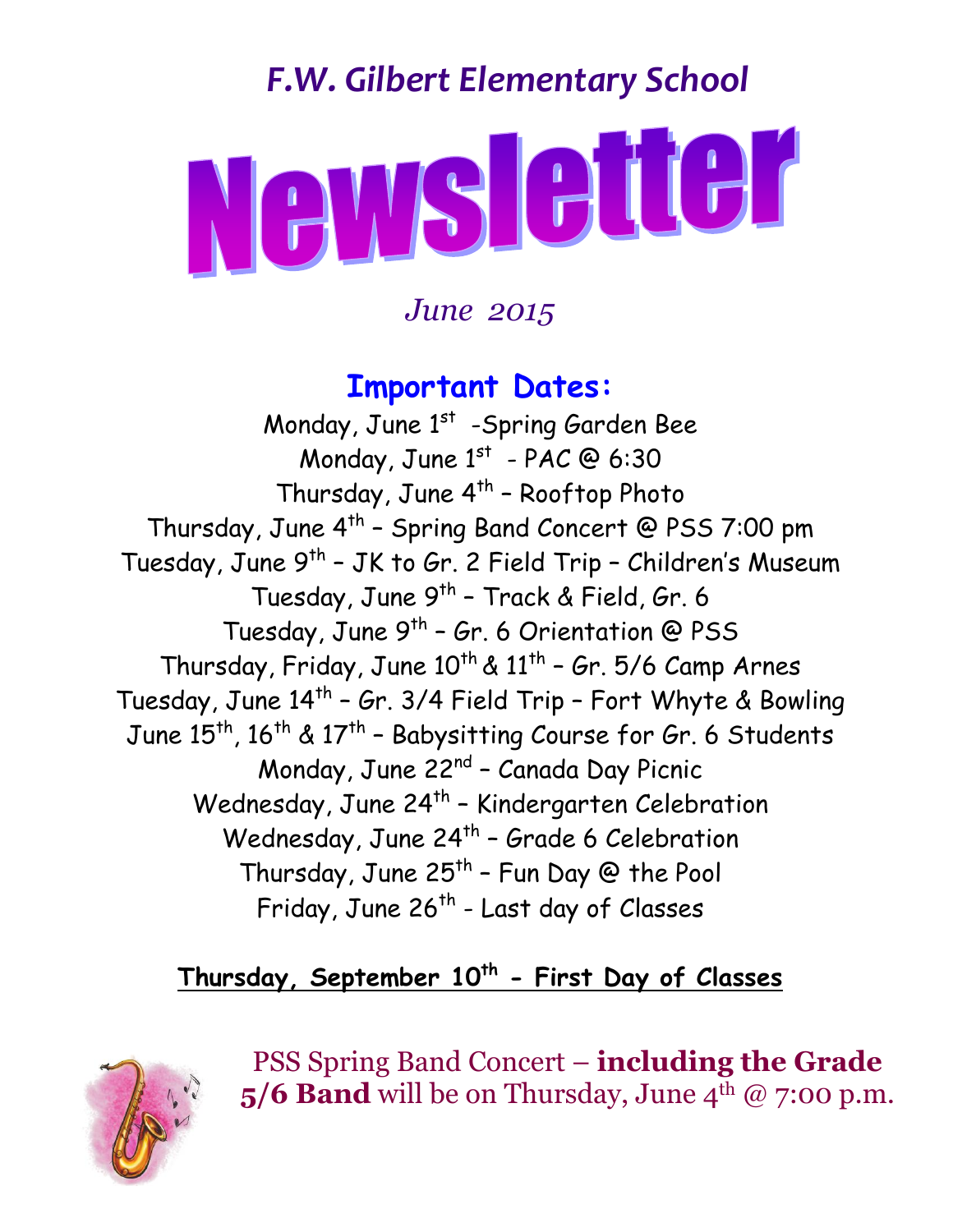#### **Attention Grade 6 Parents Tuesday, June 9th at 6:30 p.m.**

There will be an Orientation for all grade six students going into grade seven in Room 1 at the High School. If you have any questions, please feel free to call Pat Aitken, Counsellor at the High School 753-2381.

#### *LOST & FOUND*

We have quite a collection of items unclaimed by students. If parents have the opportunity to come to the school we would appreciate you going through the items. Any items left after the end of June will be donated.

#### **Student Reports**

Students will be given their report cards for the Spring Term on Friday, June 26<sup>th</sup>. If a student will be leaving earlier, parents are requested to let the Principal/Secretary know. We will then try and have the report card ready before the student leaves.

#### **Summer Attire**

Students are allowed to wear shorts of **modest length** to school. Shorts should be above the knee or midway between knee and hip. Ripped or torn clothing such as shorts, jeans or cutoffs are inappropriate. Muscle shirts, spaghetti straps, tube tops and tops displaying belly buttons are unacceptable. Please also be aware that students' shoes should be safe to wear. We have already had a few scraped knees due to Flip Flops & Crocs.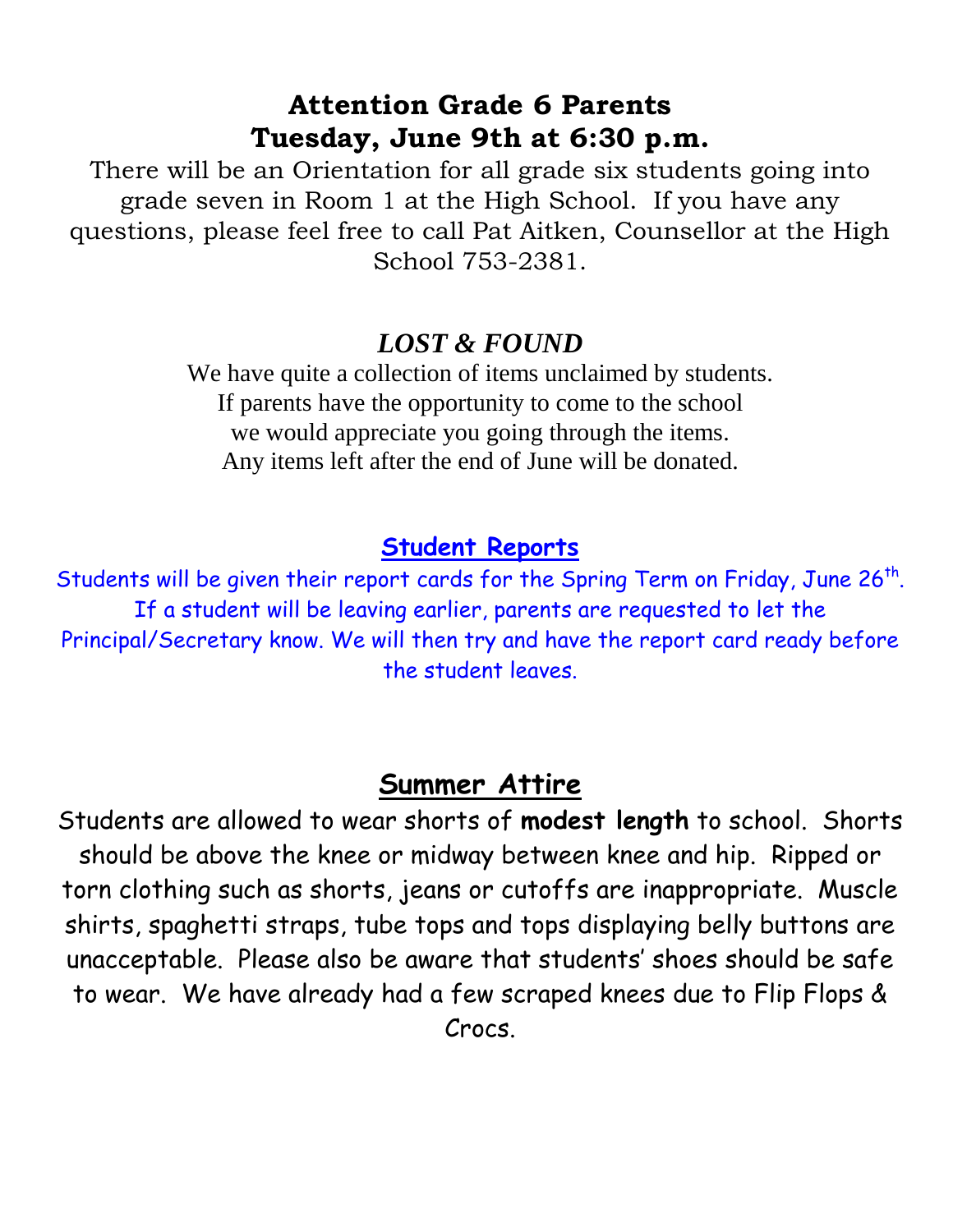## **Sunscreen & Bug Repellent For Recess**

The Bugs Are Back!

It's a good idea for students to have sunscreen  $\Box$ bug repellent applied before coming to school. They should also bring a hat to protect against sunstroke.



*Babysitting Course* 

*The grade 6 students, as part of the health curriculum, will be trained in the Red Cross Babysitting Course on June 15 th, 16 th & 17th.* 

## Divisional Track Meet - Grade Six Qualifying Students Only

Date: Tuesday, June 9th Time: 9:00 a.m. Place: Lac du Bonnet

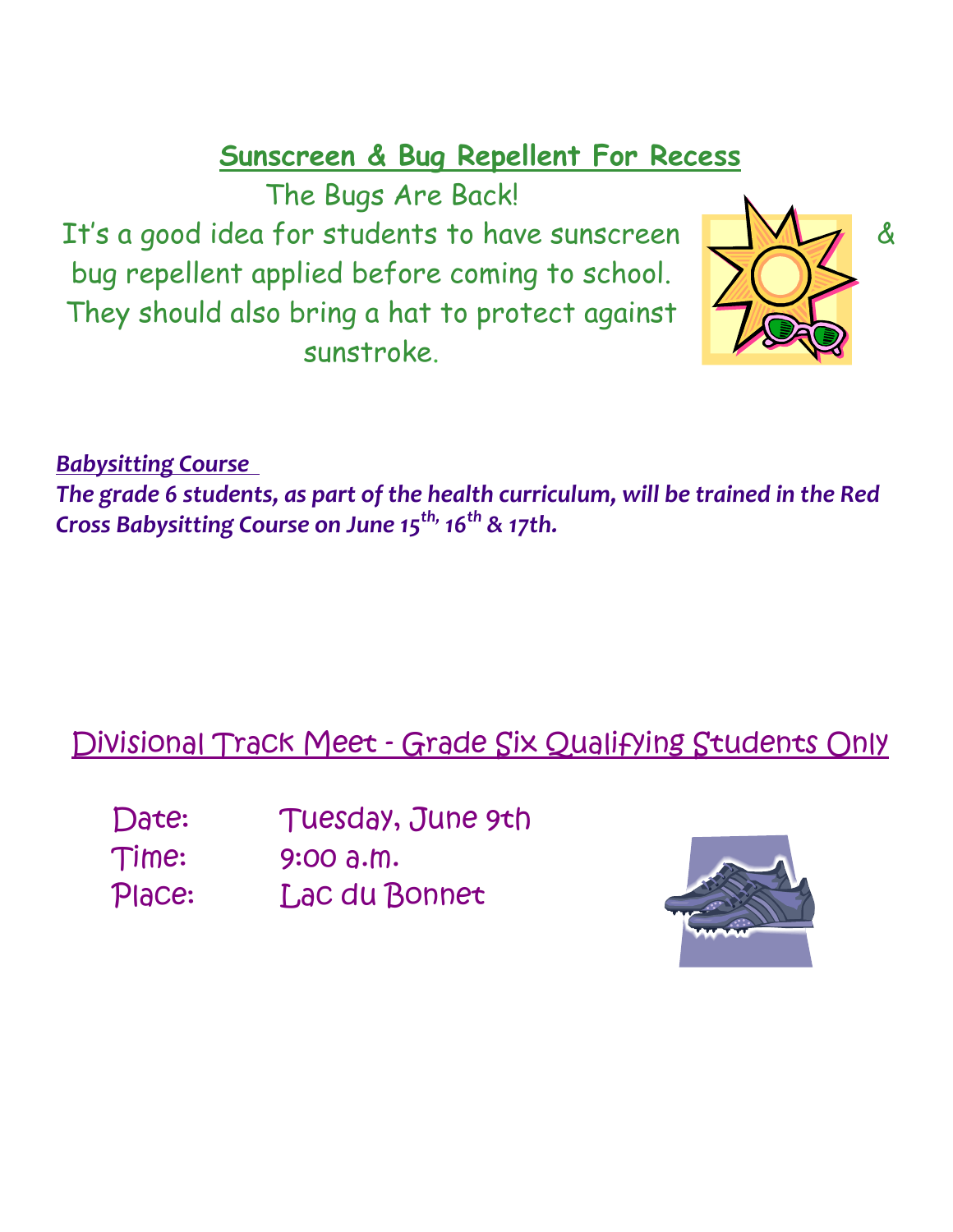## **Kindergarten Graduation Wednesday, June 24 th – 11:30 – 12:50**



## **Grade Six Graduation Wednesday, June 24th at 2:00 p.m.**

#### **Recognition Awards - May 2015**

Kevin – Kindergarten – for steady growth in classroom participation through the year. Jillian – Kindergarten – for strong reading & comprehension skills. Mali – Gr. 1 – for improvement in reading & writing. Aryn – Gr. 1 – for improvement in reading & writing. Kenny – Gr. 3 – for accepting responsibility and making better choices. Mallery – Gr. 3 – for showing consistency in her work and behavior. Blair – Gr. 4 – for working hard to stay caught up in Math. Luc – Gr. 6 – for always wanting to get his work done ahead of time. Sydney – Gr. 6 – for excellent organizational skills.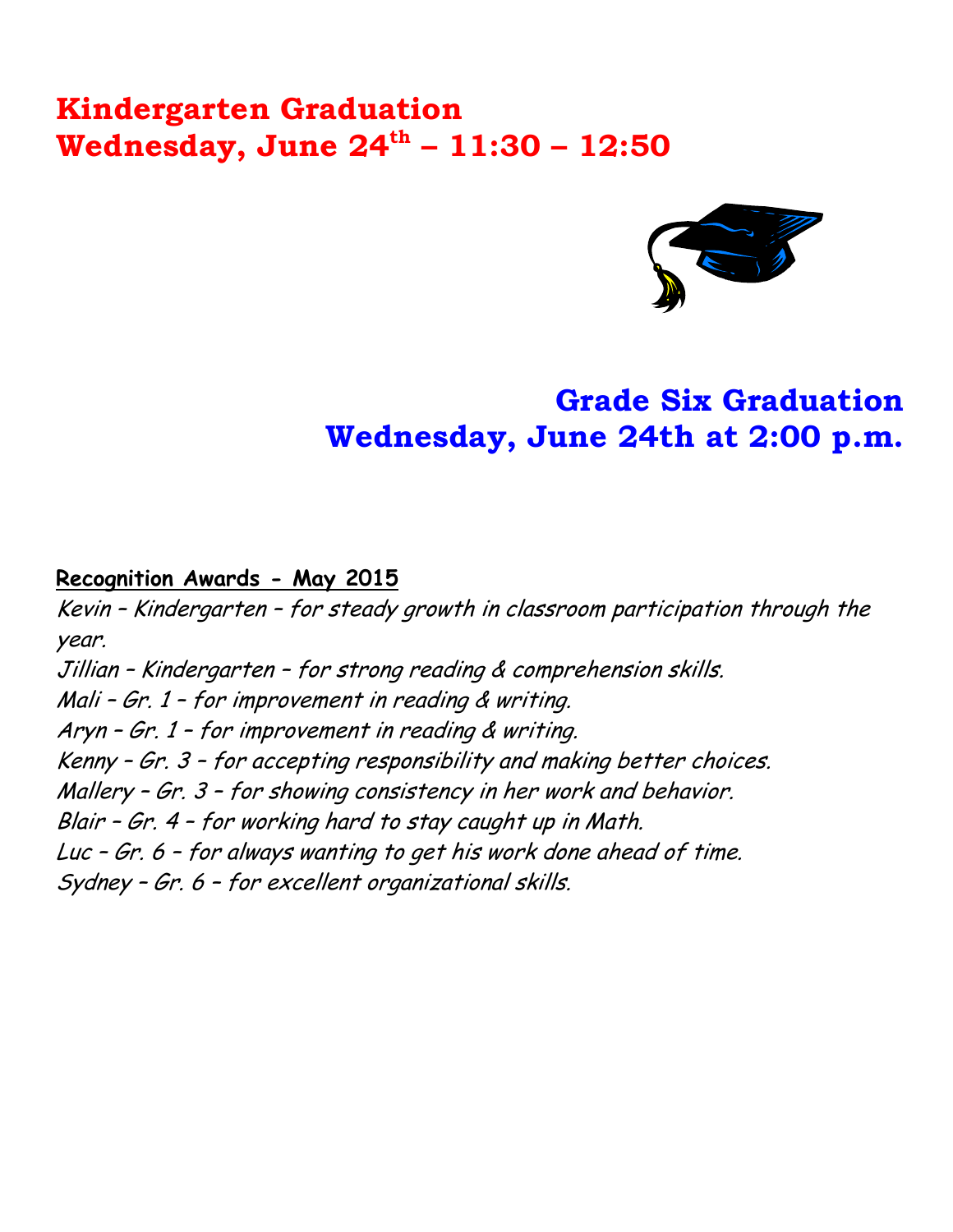# Family Walk - June 13

Please join us for our next trail event, held June 13th, 2015 at 10 AM. This event has been designed *especially for families.* The route will be approximately 5 k, starting and ending at the Burger Boat. There will be a free ice cream for all participating kids at the end of the walk.

Peter Taylor will be along to help interpret the trail. We will be using special kidfriendly BioKits to enjoy some natural interpretation along the way.

Kids need to be accompanied by an adult. To help us facilitate the BioKits and icecream, please RSVP to 753-2352 or [donna@traillady.com](mailto:donna@traillady.com) as soon as possible.



You are invited to the Celebrate Canada Family Picnic!!!!

WHO: The whole family! Friends! Neighbours! WHERE: F.W. Gilbert School Gym WHEN: Monday, June 22, 12:15 – 1:30 WHAT: Bring drinks, silver for lunch



As a special treat, we will be welcoming Manitoba Prairie Stompers At 12:45